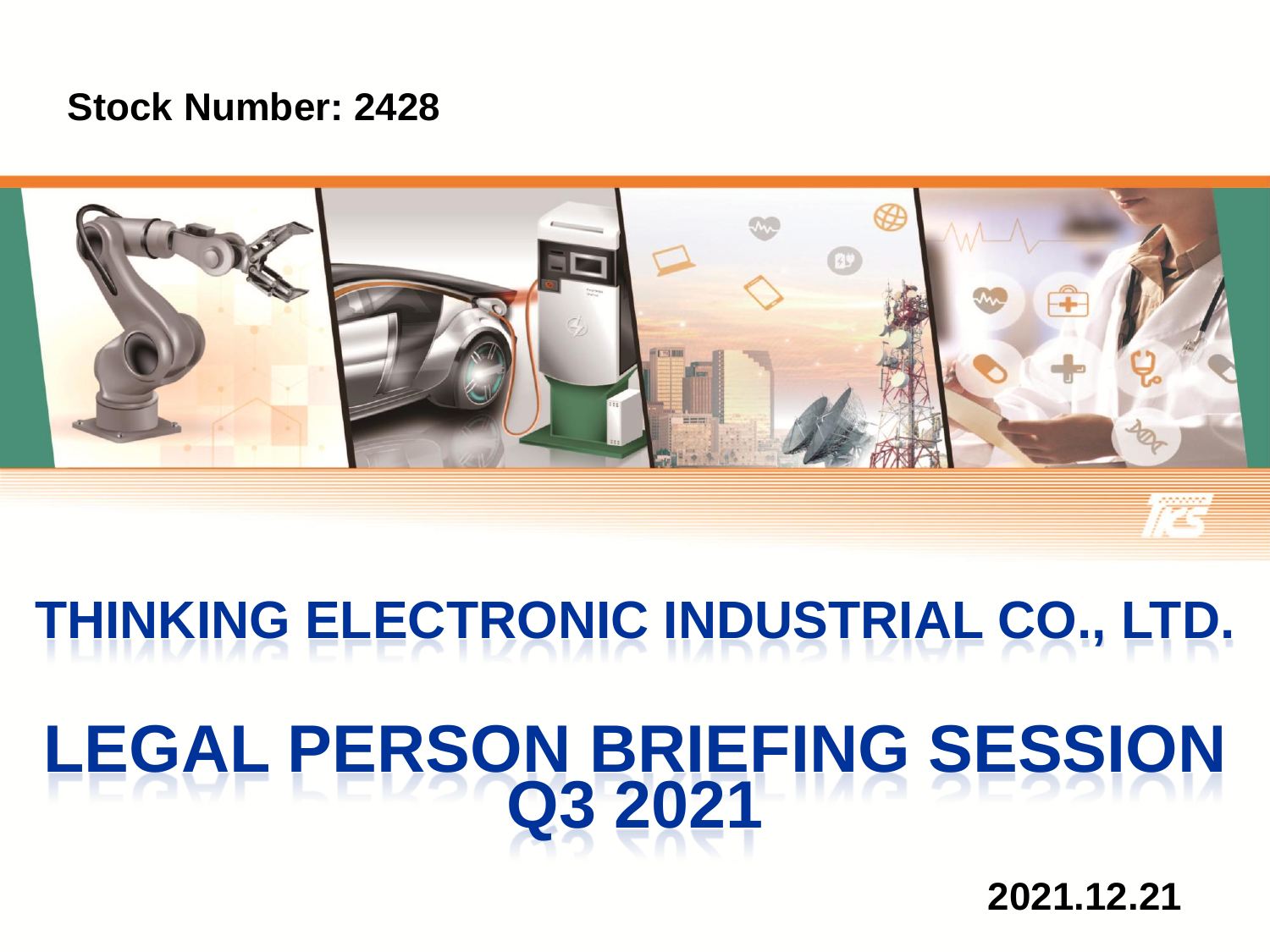

This presentation is prepared according to information available at the time the presentation was made. Financial or other related information may contain forward-looking statements about the company and its subsidiaries. The information is subject to significant risks and uncertainties, and actual results may differ materially from those contained in any forward-looking statements.

The presentation is exclusively for the purpose of providing information, and not for the purpose of investment advice. The company does not undertake obligations of accuracy and completeness of the information and any losses caused by using the information of the presentation.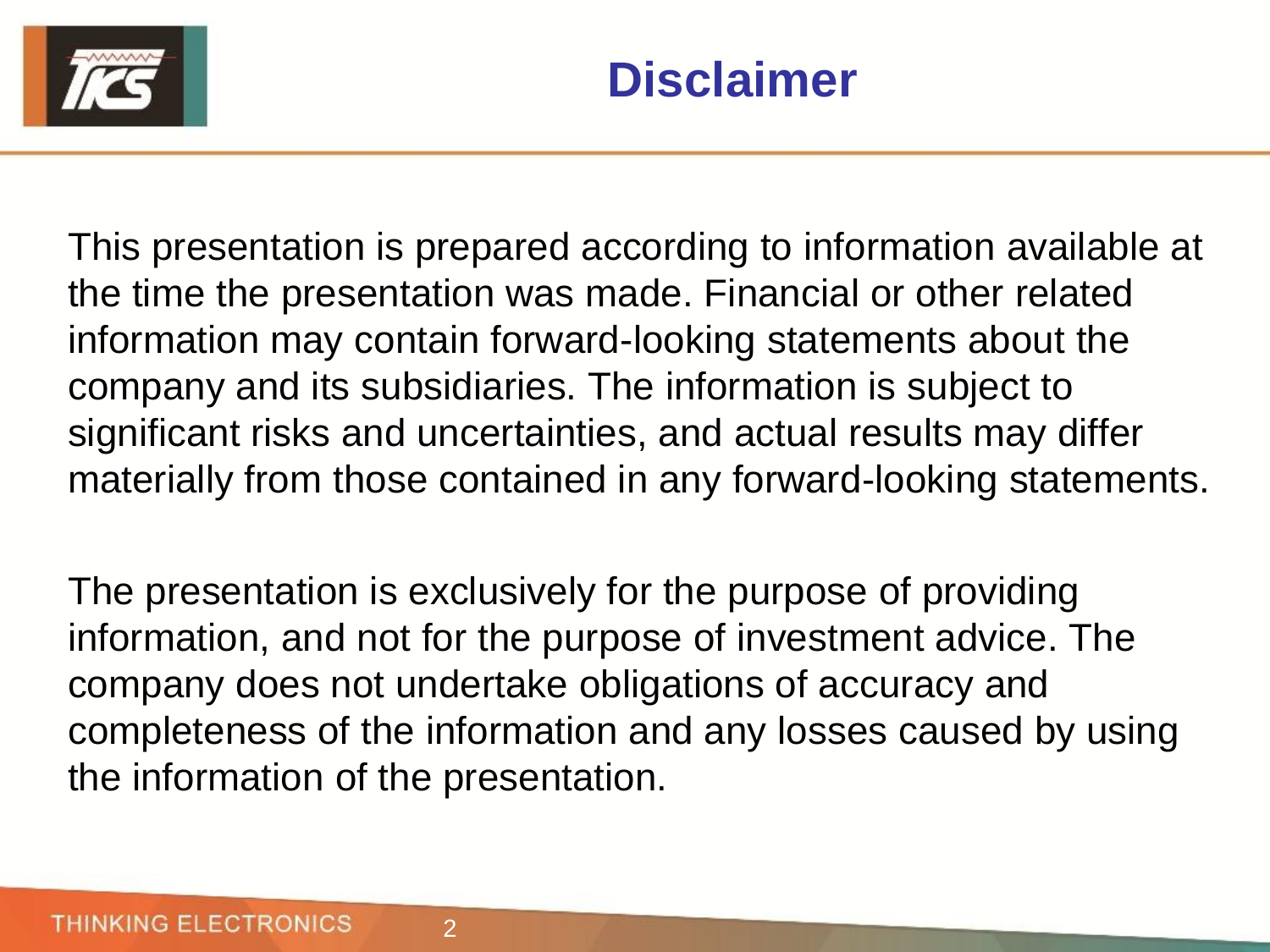

### **Company Introduction**

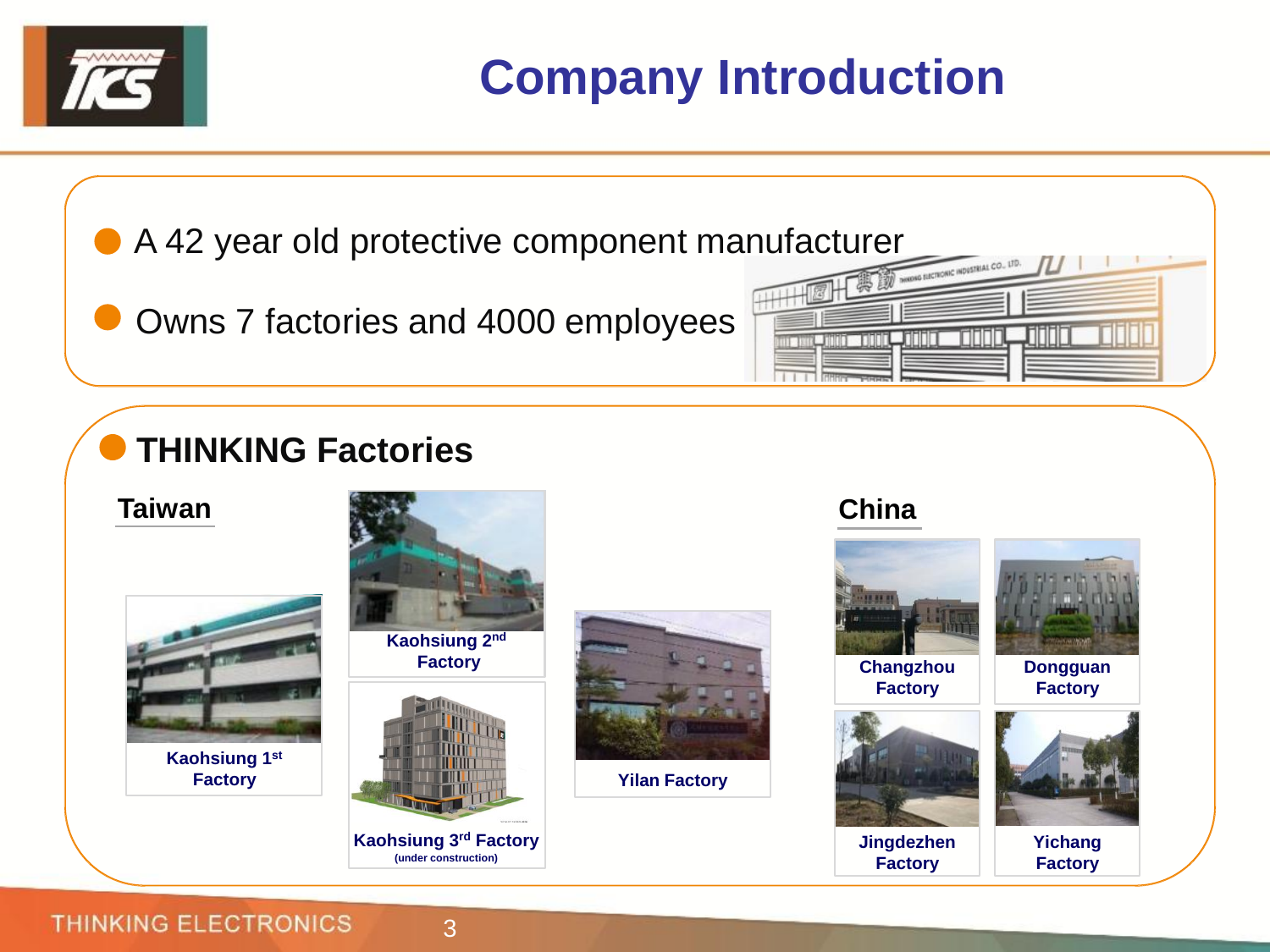

#### **Locations of THINKING Group**



**THINKING ELECTRONICS**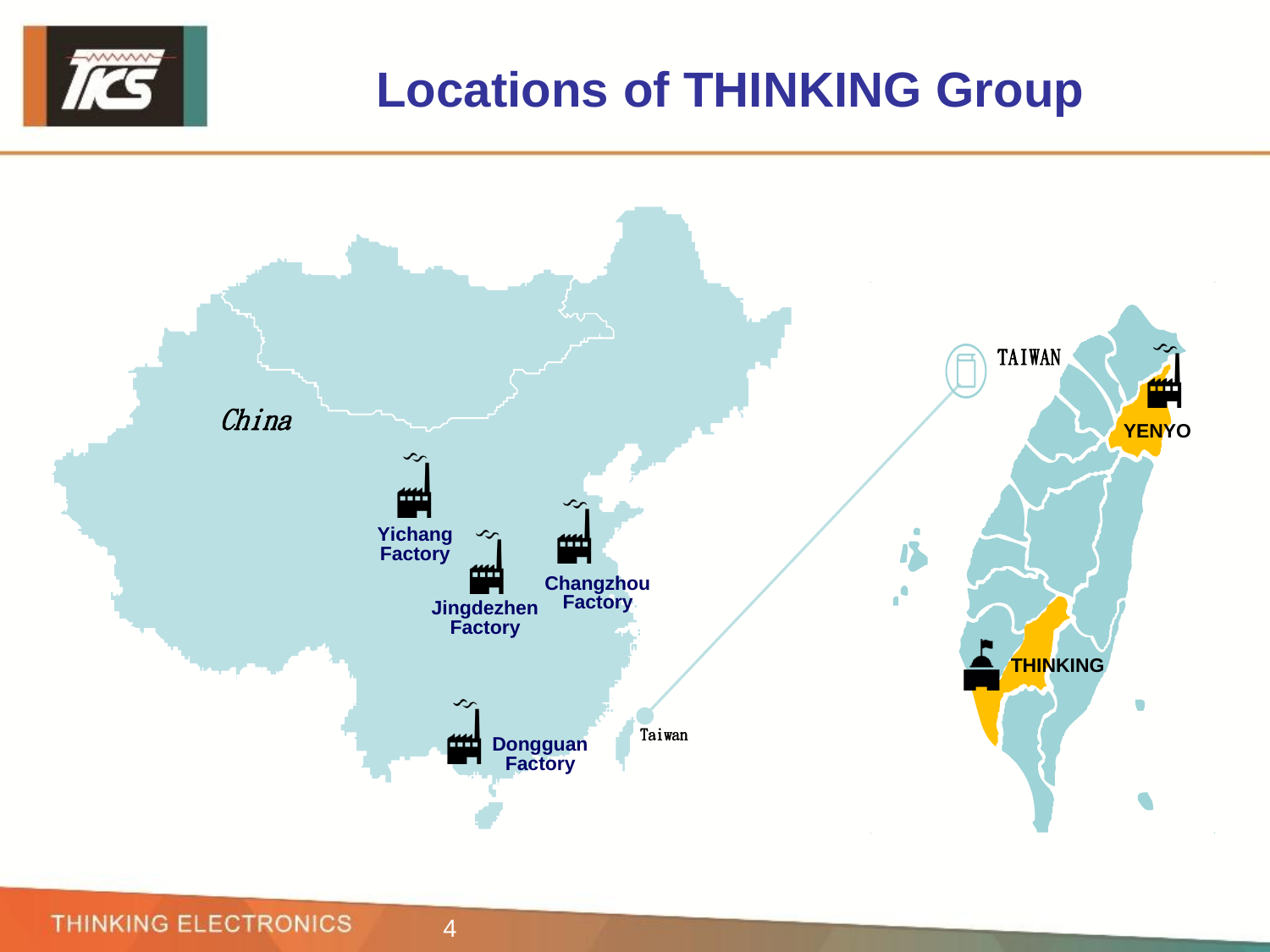

#### **THINKING Products**

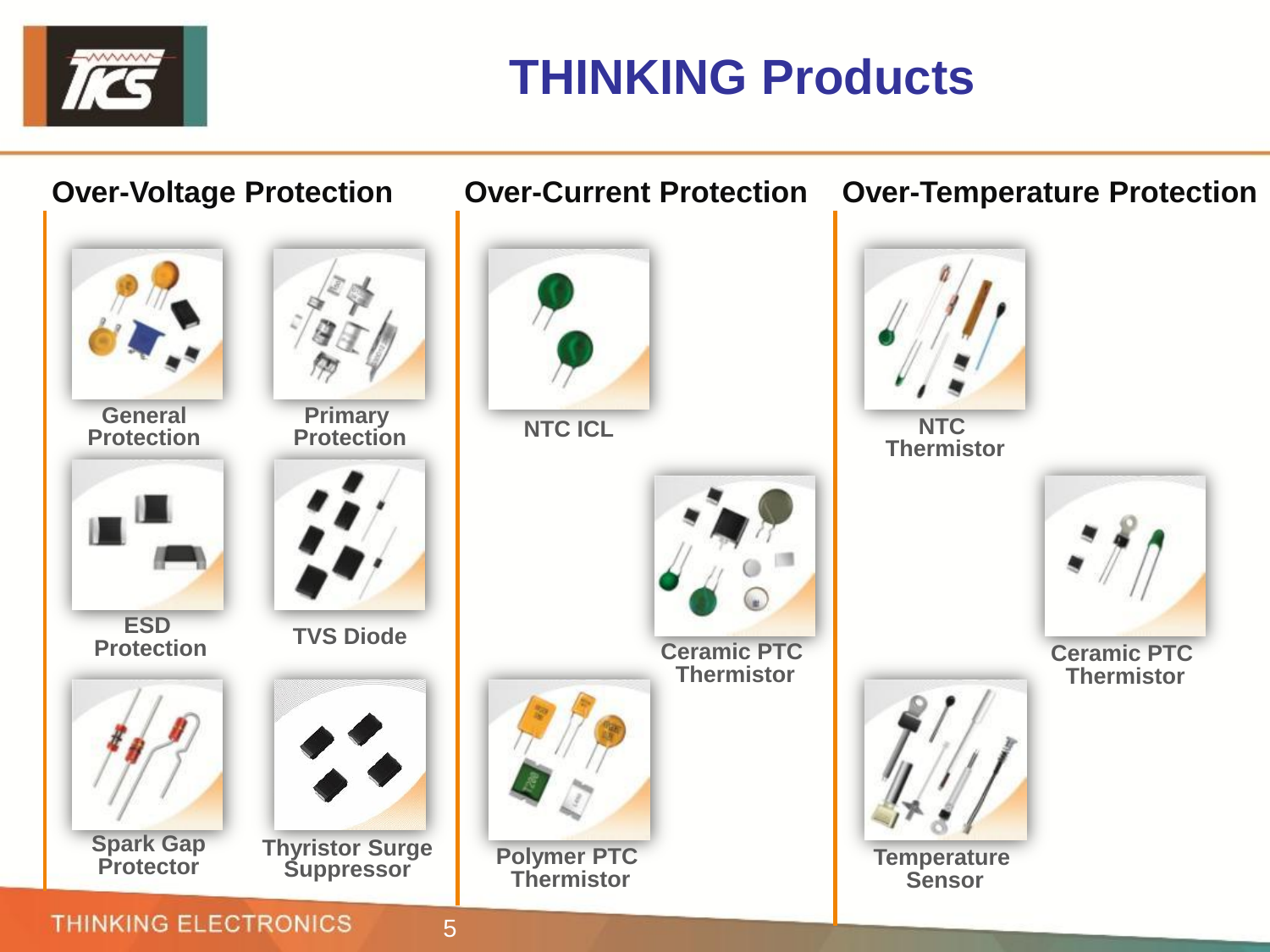

#### **Global Presence of THINKING**

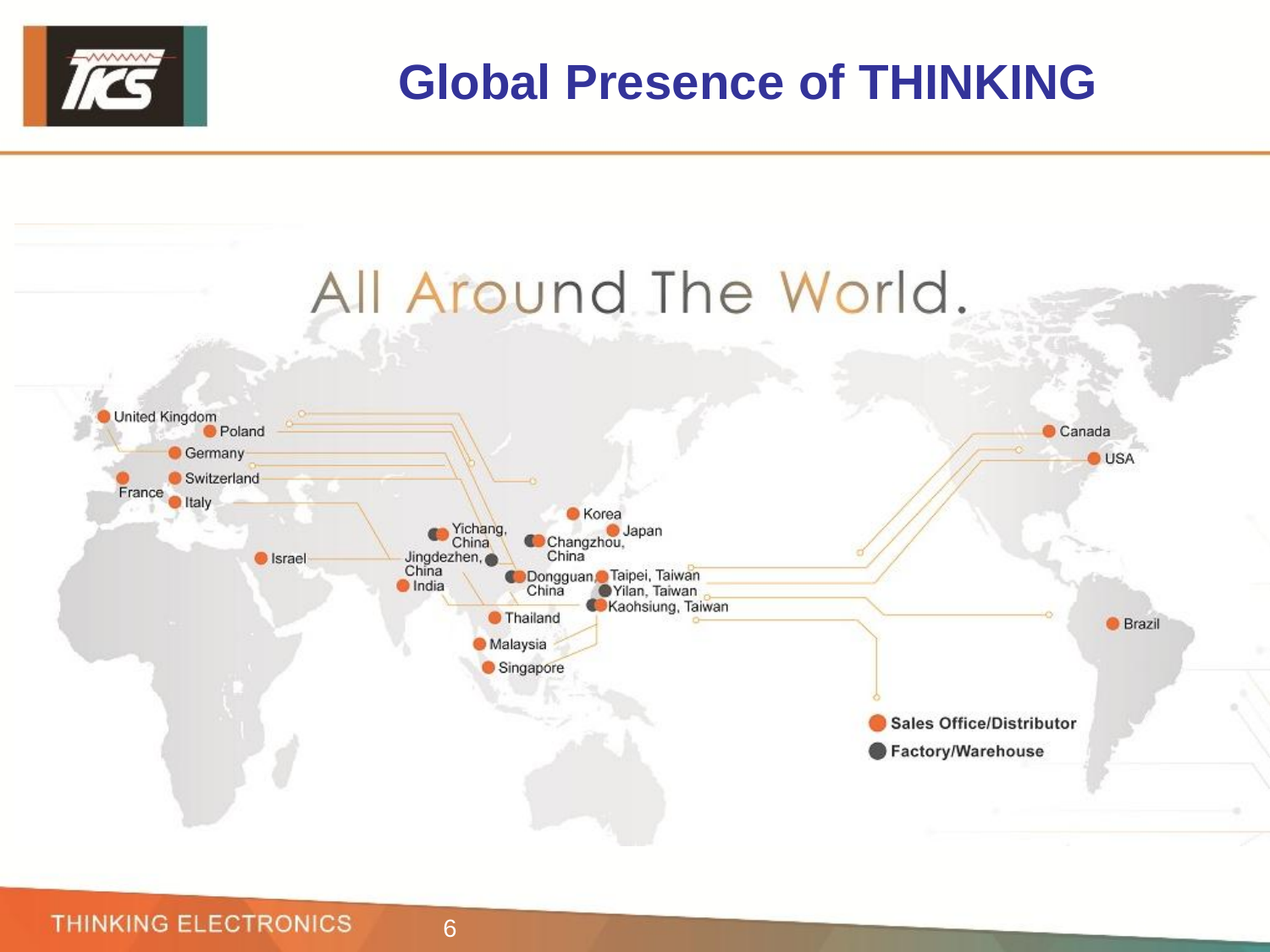#### **Operation Overview: Revenue and EPS of Recent Years**



**THINKING ELECTRONICS**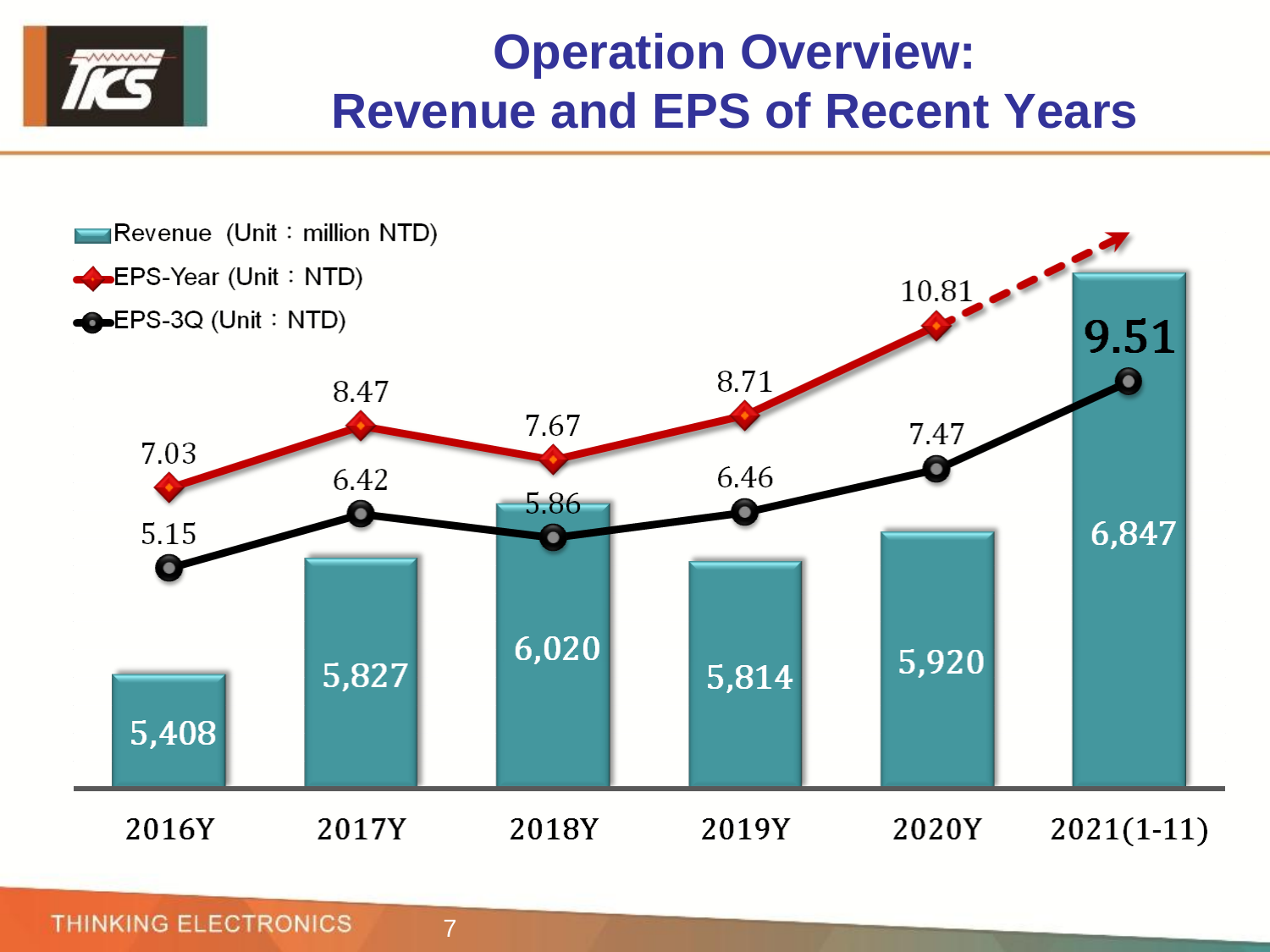

## **Operation Overview: Yearly Consolidated Income Statement**

**Unit: Million NTD**

| <b>Item</b>                          | 2020 Q3 | 2021 Q2 | 2021 Q3 | QoQ        | YoY     |
|--------------------------------------|---------|---------|---------|------------|---------|
| Net sales                            | 1,620   | 1,960   | 1,916   | $-2.3%$    | 18.3%   |
| <b>Gross profit margin</b>           | 48.2    | 45.2    | 42.2    | $-3.0%$    | $-6.0%$ |
| <b>Operating expenses</b>            | 202     | 261     | 273     | 4.4%       | 35.1%   |
| <b>Operating expenses ratio</b>      | 12.5    | 13.3    | 14.2    | $-0.9%$    | 1.7%    |
| Non-operating income and<br>expenses | 11      | $-25$   | 16      | $-165.2\%$ | 50.8%   |
| Net income                           | 419     | 439     | .380    | $-13.5%$   | $-9.3%$ |
| <b>Net Profit Margin</b>             | 25.9    | 22.4    | 19.8    | $-2.6%$    | $-6.1%$ |
| <b>Earning per share (NTD)</b>       | 3.27    | 3.39    | 2.94    | $-0.45$    | $-0.33$ |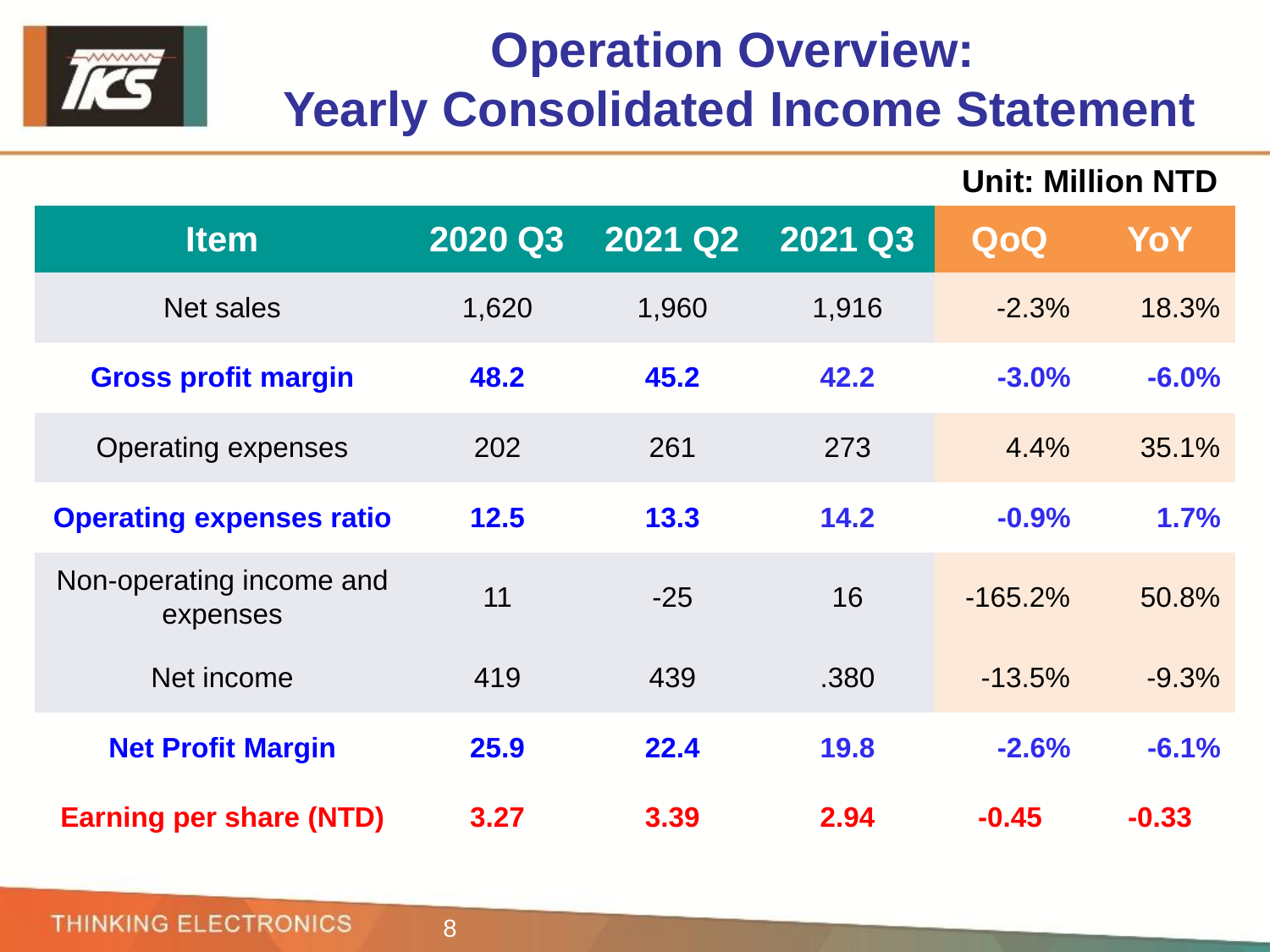

### **Operation Overview: Consolidated Balance Sheets**

**Unit: Million NTD**

| <b>Item</b>                    | 2020.9.30 | 2021.6.30 2021.9.30 |        | $\frac{0}{0}$ | QoQ          | YoY   |
|--------------------------------|-----------|---------------------|--------|---------------|--------------|-------|
| Cash and cash equivalents      | 1,945     | 2,443               | 2,535  | 20%           | 3.8%         | 30.3% |
| Accounts receivable            | 2,190     | 2,554               | 2,402  | 19%           | $-6.0\%$     | 9.7%  |
| Inventories                    | 1,043     | 1,579               | 1,798  | 14%           | 13.9%        | 72.4% |
| <b>Current assets</b>          | 7,327     | 8,835               | 9,087  | 72%           | 2.9%         | 24.0% |
| <b>Fixed assets</b>            | 2,168     | 2,359               | 2,524  | 20%           | 7.0%         | 16.4% |
| <b>Non-current assets</b>      | 2,784     | 3,440               | 3,599  | <b>28%</b>    | 4.6%         | 29.3% |
| <b>Total assets</b>            | 10,111    | 12,275              | 12,686 | 100%          | 3.3%         | 25.5% |
| Short-term borrowings          | 824       | 603                 | 1,352  | 11%           | 124.2%       | 64.1% |
| Account payable                | 582       | 729                 | 718    | 6%            | $-1.5%$      | 23.4% |
| Other account payable          | 400       | 552                 | 541    | 4%            | $-2.0%$      | 35.3% |
| <b>Current liabilities</b>     | 2,111     | 2,223               | 2,904  | <b>23%</b>    | <b>30.6%</b> | 37.6% |
| <b>Non-current liabilities</b> | 1,098     | 1,816               | 1,932  | 15%           | 6.4%         | 76.0% |
| <b>Total liabilities</b>       | 3,209     | 4,039               | 4,836  | 38%           | 19.7%        | 50.7% |
| <b>Total equity</b>            | 6,902     | 8,236               | 7,850  | 62%           | $-4.7%$      | 13.7% |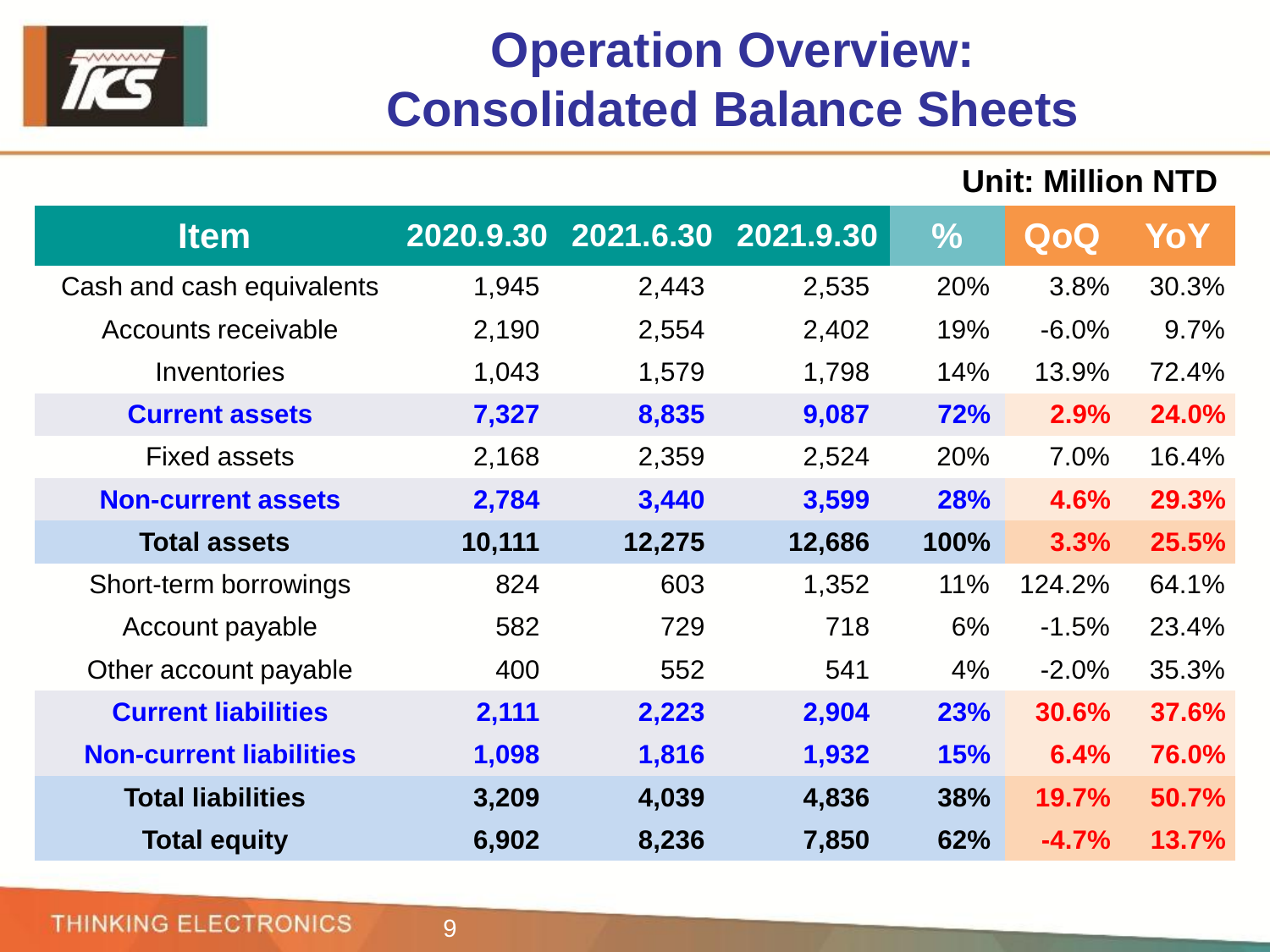

### **Operation Overview: Analysis of Financial Ratios**

|                       | <b>Item</b>                        | 2020.9.30 | 2021.6.30 | 2021.9.30 | QoQ      | YoY      |
|-----------------------|------------------------------------|-----------|-----------|-----------|----------|----------|
|                       | <b>Debt Ratio</b>                  | 31.7%     | 32.9%     | 38.1%     | 5.22     | 6.38     |
|                       | <b>Current Ratio</b>               | 347.1%    | 397.4%    | 312.9%    | $-84.48$ | $-34.11$ |
| Account<br>receivable | Turnover ratio (times)             | 2.65      | 2.98      | 3.11      | 0.12     | 0.46     |
|                       | Average collection days            | 137.6     | 122.33    | 117.42    | $-4.91$  | $-20.18$ |
| Inventories           | Turnover ratio (times)             | 3.31      | 2.89      | 2.75      | $-0.14$  | $-0.56$  |
|                       | Average inventory<br>turnover days | 110.15    | 126.46    | 132.69    | 6.23     | 22.54    |
| Account<br>payable    | Turnover ratio (times)             | 5.54      | 5.97      | 6.18      | 0.21     | 0.64     |
|                       | Average payables<br>turnover days  | 65.91     | 61.12     | 59.05     | $-2.07$  | $-6.86$  |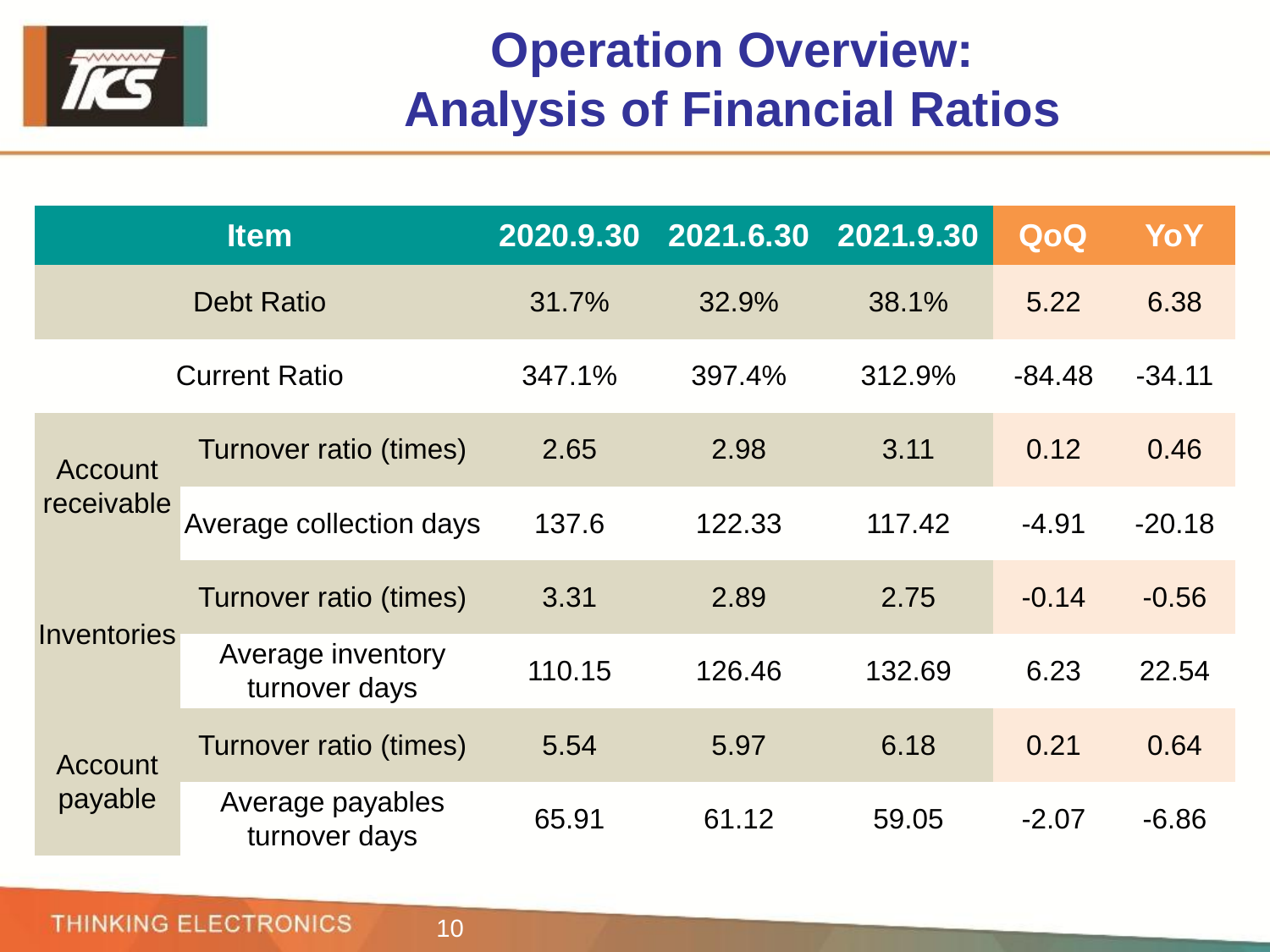

#### **Developing and future application markets of** THINKING are Electric Vehicle, 5G Communications, Industrial Applications, and Medical & Health Care







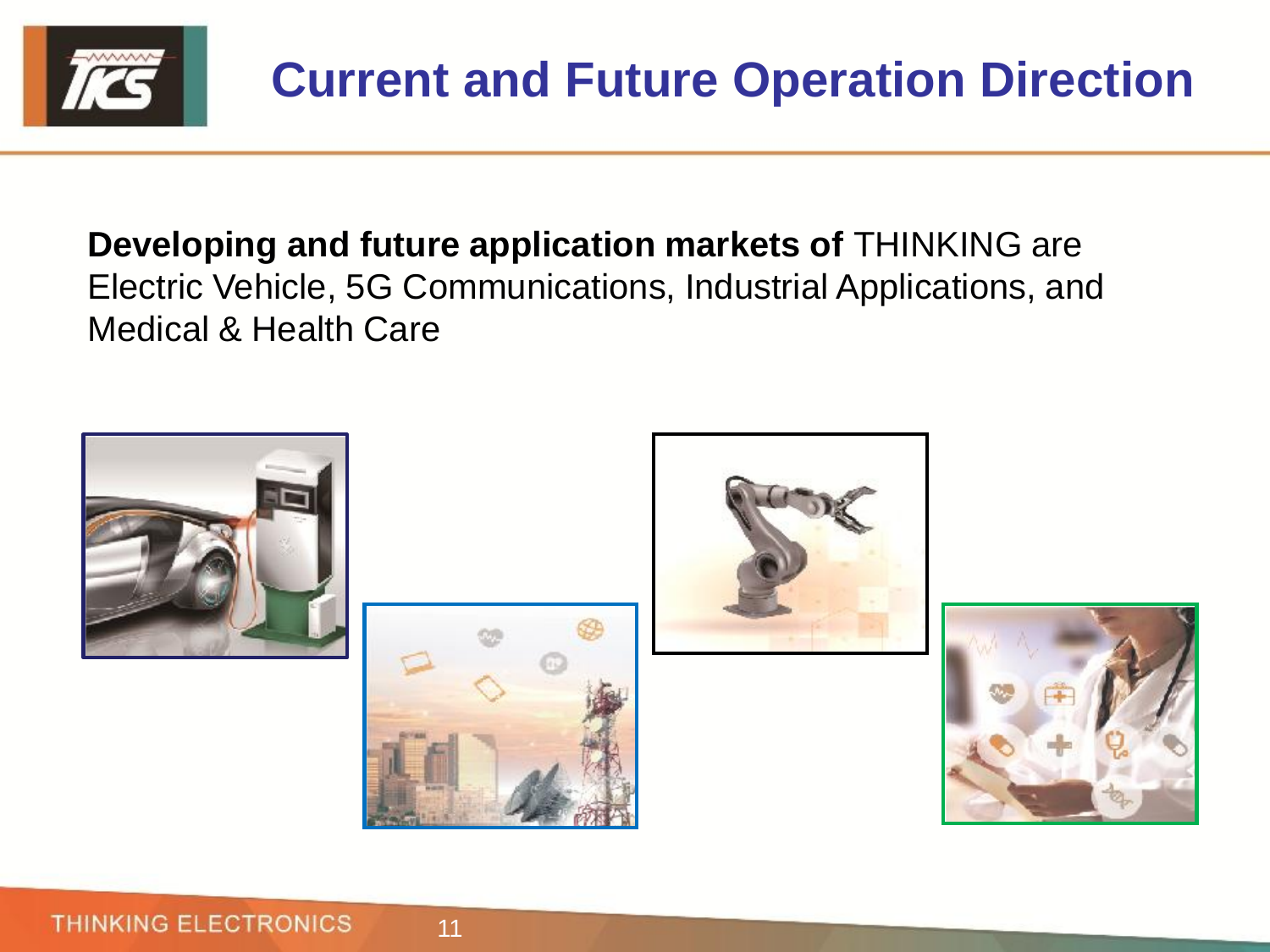



## Q&A

# THANK YOU!

**THINKING ELECTRONICS**